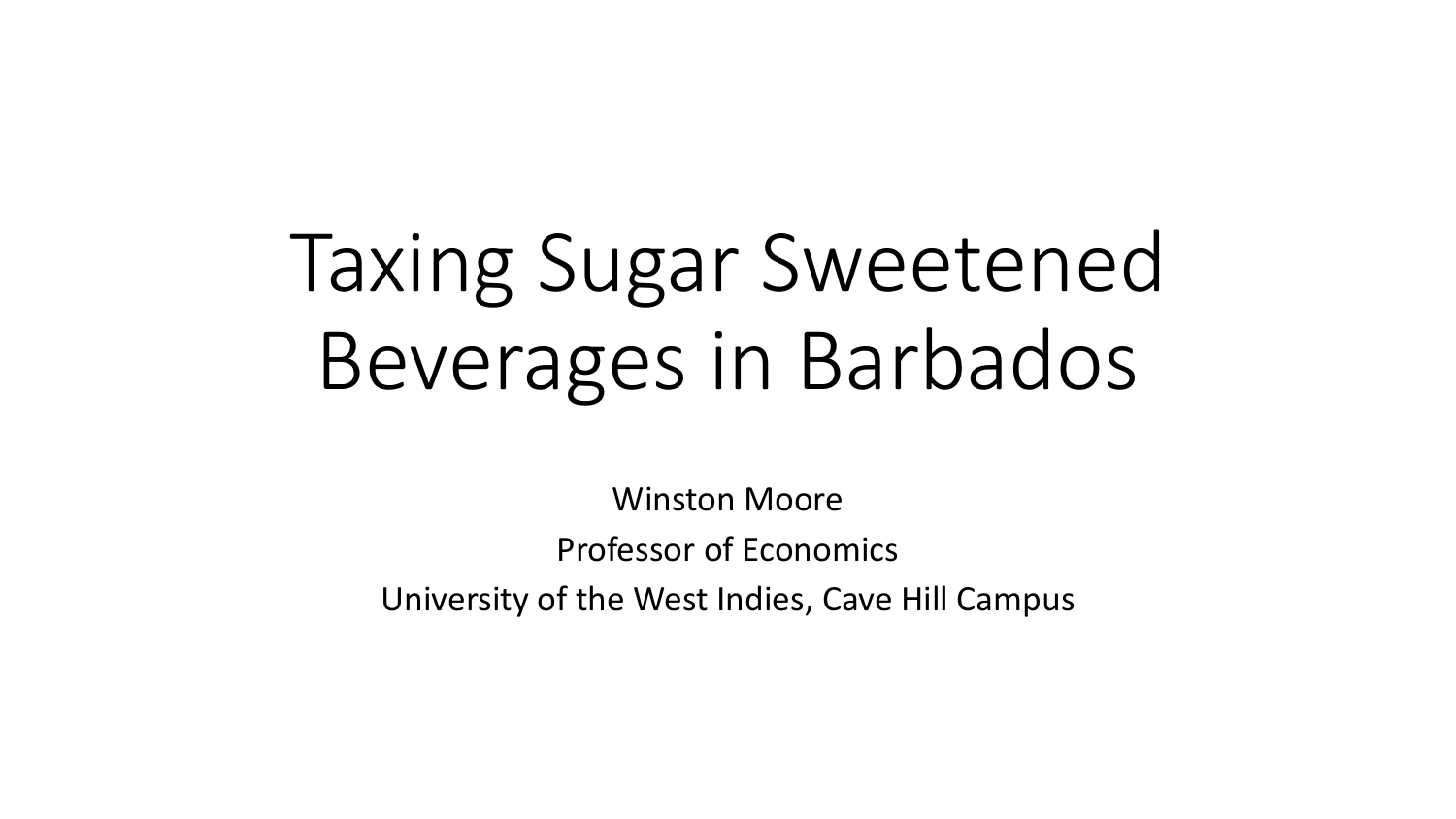Barbados introduced a tax on SSBs in 2015 at 10%

No earmarking of revenues

Helps to cover the rising costs of healthcare in **Barbados**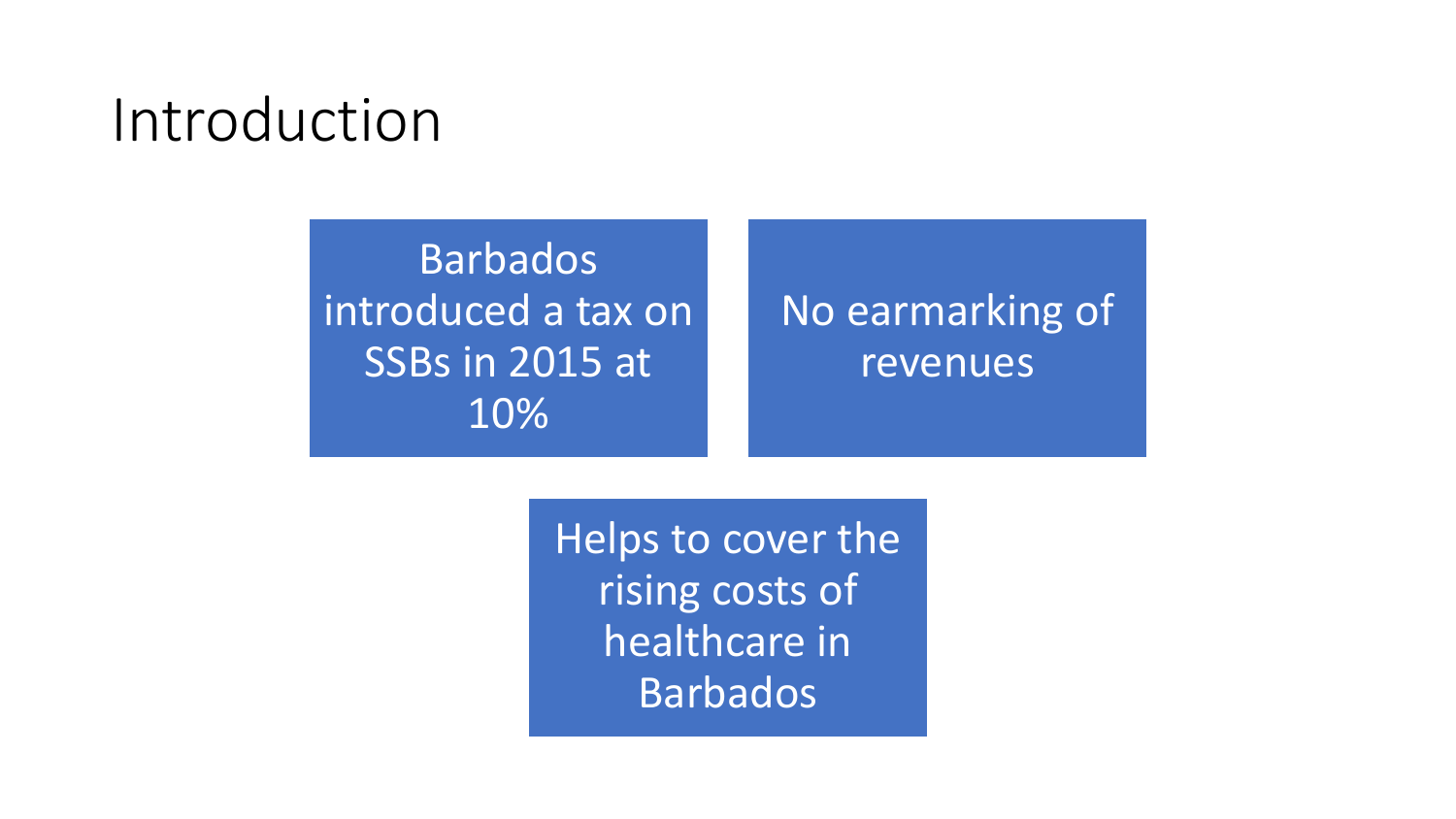- Sales tax
- 10% of the value of the beverage before VAT (17.5%)
- Tax was levied on both local production and imports
- No special concessions

| <b>Tariff Code</b> | <b>Included Products</b>                                                                                                                                                                                    |  |
|--------------------|-------------------------------------------------------------------------------------------------------------------------------------------------------------------------------------------------------------|--|
| 20.09              | Fruit juices (including grape<br>must) and vegetable juices,<br>unfermented and not containing<br>added spirit, whether or not<br>containing added sugar or other<br>sweetening matter                      |  |
| 22.02              | Includes: Waters including<br>mineral and aerated waters;<br>containing added sugar or other<br>sweeteners or flavoured and<br>other non-alcoholic beverages<br>not including fruit and vegetable<br>juices |  |
| 2202.10.00         | Waters, containing added sugar<br>or other sweetening matter or<br>flavoured                                                                                                                                |  |
| 2202.10.10         | <b>Aerated beverages</b>                                                                                                                                                                                    |  |
| 2202.10.90         | Other                                                                                                                                                                                                       |  |
| 2202.90.10         | Beverages containing cocoa                                                                                                                                                                                  |  |
| 2202.90.20         | <b>Malt beverages</b>                                                                                                                                                                                       |  |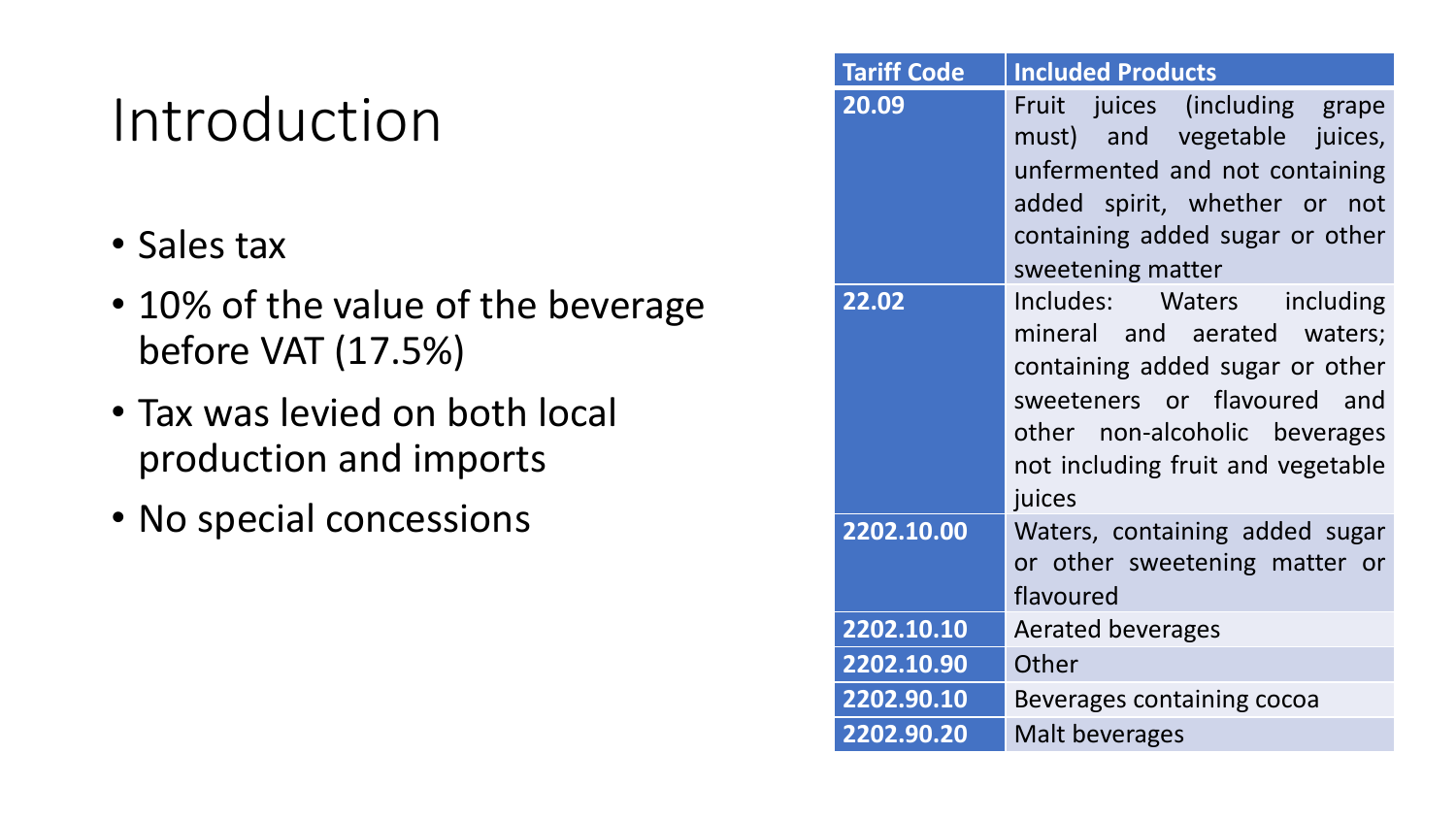#### • **Impact of SSB tax**

- \*Alvarado, et al. (2019) reported that weekly sales of SSBs fell by 4.3% as a result of the tax.
	- Bottled water sales increased by 7.5%
	- Some evidence of switching to cheaper SSBs

\*Alvarado, Miriam, et al. "Assessing the impact of the Barbados sugar-sweetened beverage tax on beverage sales: an observational study." *International Journal of Behavioral Nutrition and Physical Activity* 16.1 (2019): 1-11.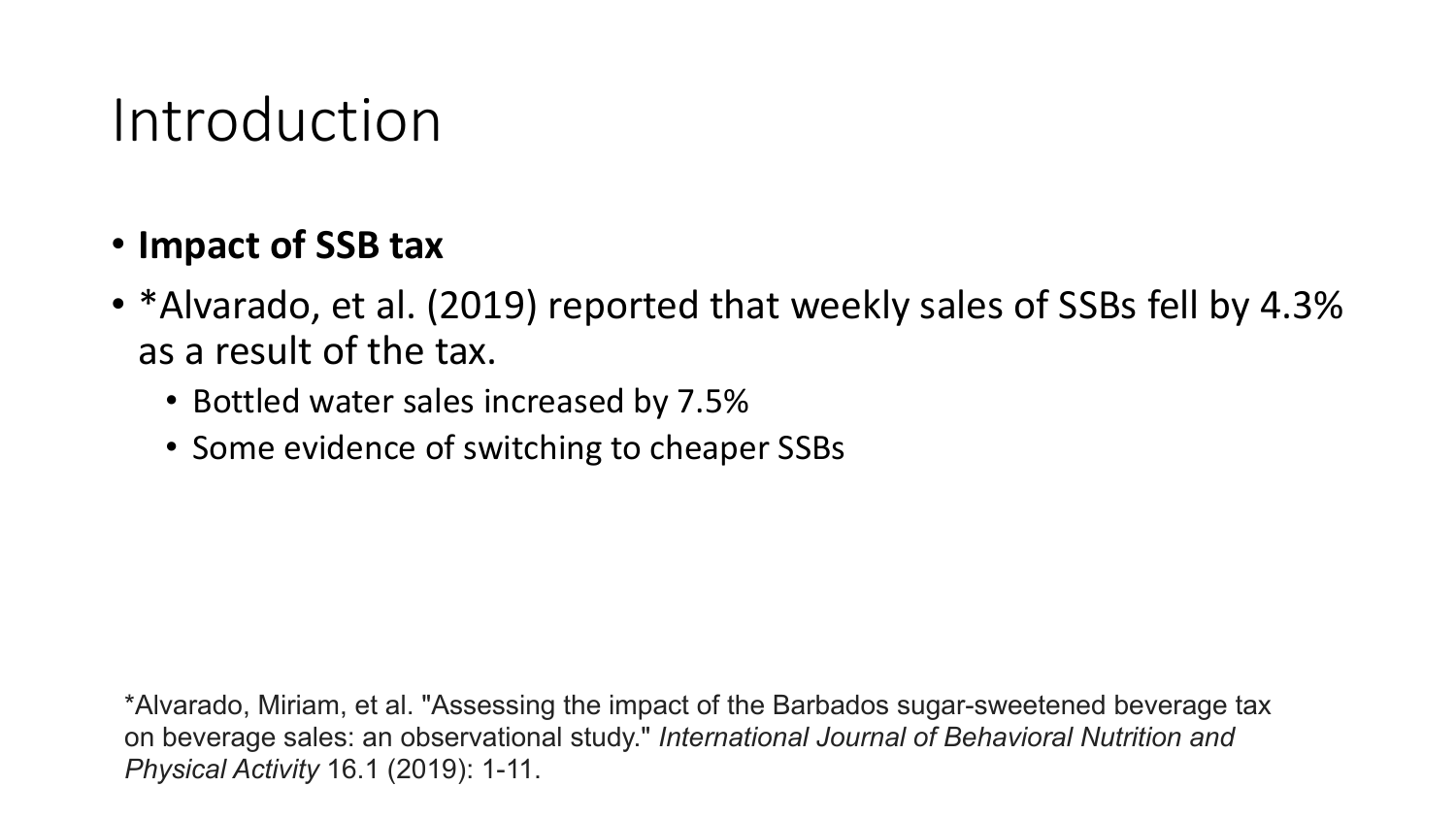• Effective 1<sup>st</sup> April 2022 the SSB tax has increased to 20%.

| SSB Tax 10%        | SSB Tax 20%               |        |
|--------------------|---------------------------|--------|
| Cost before tax    | \$2.00 Cost before tax    | \$2.00 |
| Cost after SSB tax | \$2.20 Cost after SSB tax | \$2.40 |
| Cost after VAT     | \$2.59 Cost after VAT     | \$2.82 |

- This presentation attempts to evaluate the economic impact at both the micro and macro level.
- The presentation also makes some recommendations for future changes to the rate and structure of the tax.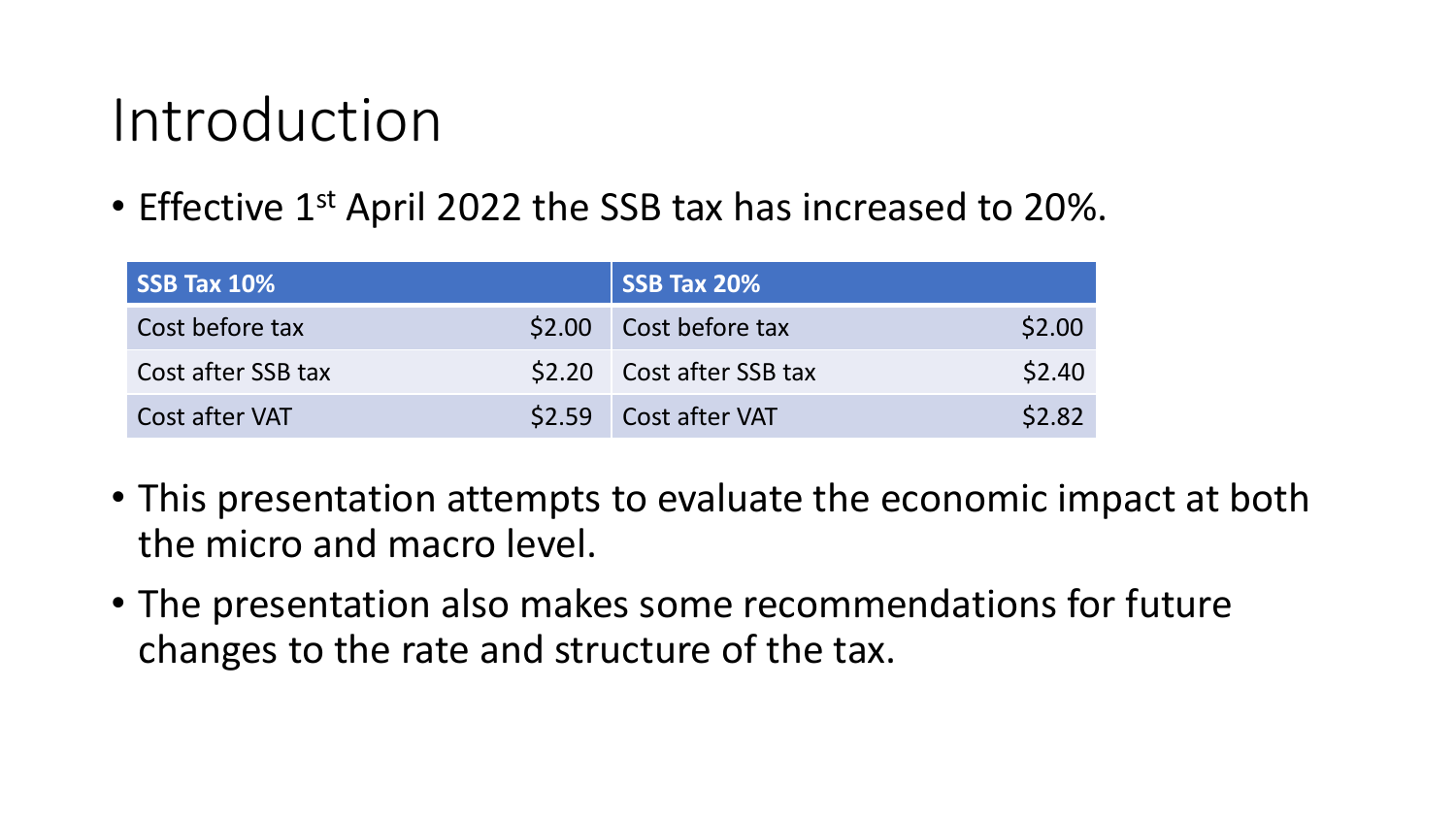# Methodology

#### **Literature Review**

- Data and information were collected and analyzed regarding strategies at the regional and national scale.
- Reports and other documentation related to taxing sugar-sweetened beverages were analyzed.

#### **Semi-Structured Interviews**

- To ascertain primary data, particularly the trends, views, facts and description of the beverage industry within the Barbadian context:
	- public sector
	- private sector
	- civil society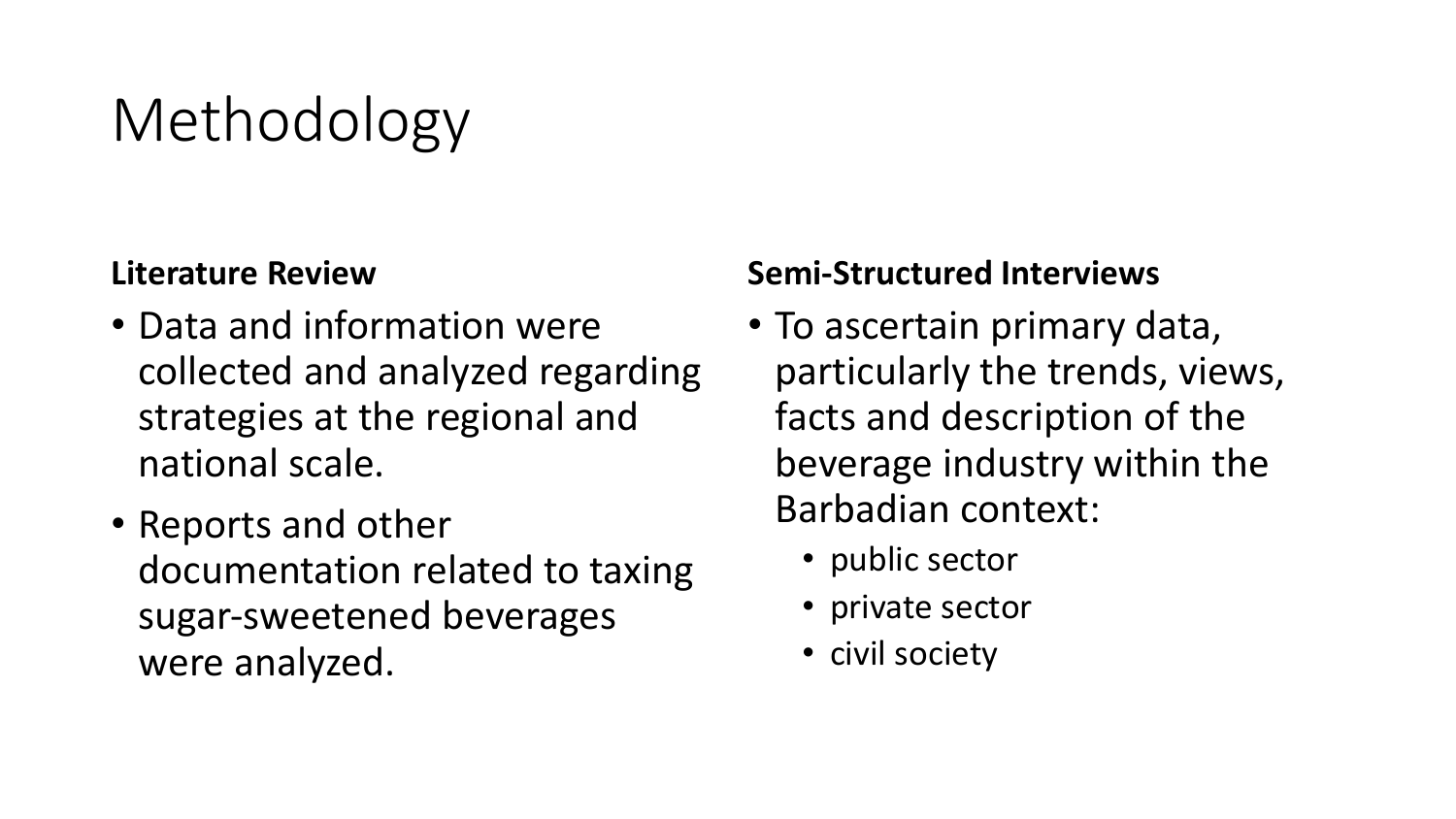# Methodology

- The simulations are based on the following equation:
- $TR = (SB_{t-1} + \Delta SB_t) \times \tau$  (1)
- $\Delta SB_t = (\Delta \tau \times \varepsilon)$  (2)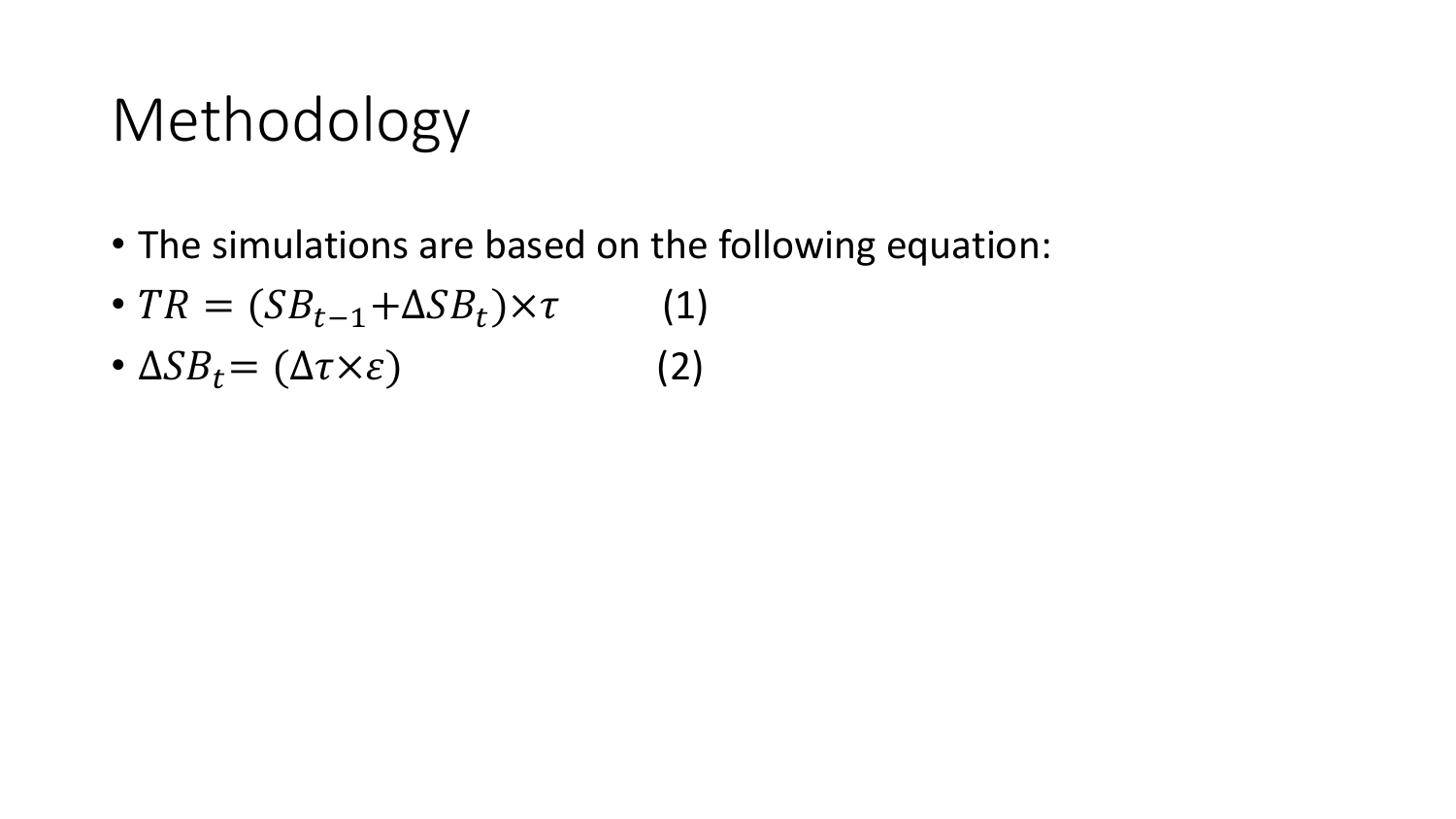# Background on Sugar Consumption Taxes

**Table 1: Countries with Taxes Aimed at Combating NCDs** 

Taxes: Sugar-sweetened beverages

Implemented nationally in Barbados, Belgium, Bermuda, Brunei Darussalam, Chile, Dominica, Fiji, Finland, France, Kiribati, Mauritius, Mexico, Norway, Samoa, Saudi Arabia, Spain, Tonga, Vanuatu, and locally in British Overseas Territory Saint Helena and within the United States of America, in Albany, Berkeley, Boulder, Oakland, Philidelphia and the Navajo Nation

Taxes: Foods high in salt, fat and/or sugar

Implemented nationally by Dominica, Hungary and Tonga. Also includes French Polynesia and by the Navajo Nation in the US.

Targeted subsidies to improve diets and health

Targeted subsidies have been embeeded into social welfare programmes in the UK, Northern Ireland and the United States. There have also been targeted programmes to remote populations in Canada, as well as the provision of private health insurance programmes in South Africa. Implicit subsidies have been granted, through the removal of import tariffs on fruit and vegetables in Fiji and Tonga.

Source: World Cancer Research Fund International's Nourishing Framework (2015)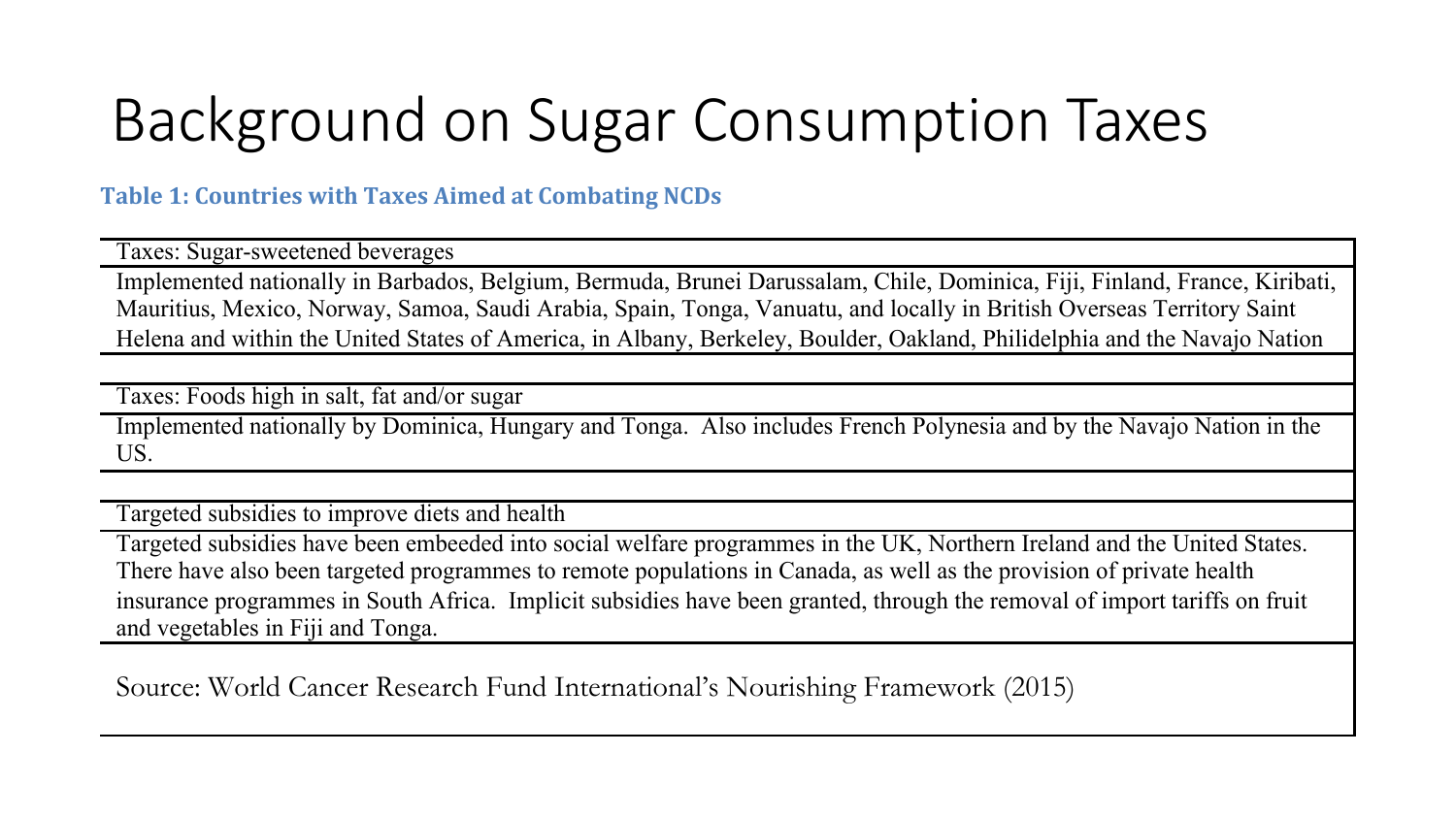# Beverage and Tax Landscape in Barbados

- Ten (10) major beverage companies in Barbados
- Estimated 750,000 to 1,000,000 units of SSB sold in Barbados
- Sugar content range from 6 grams of sugar per 100ml to 10 grams per 100ml (for energy drinks this was 30-40 grams per 100ml)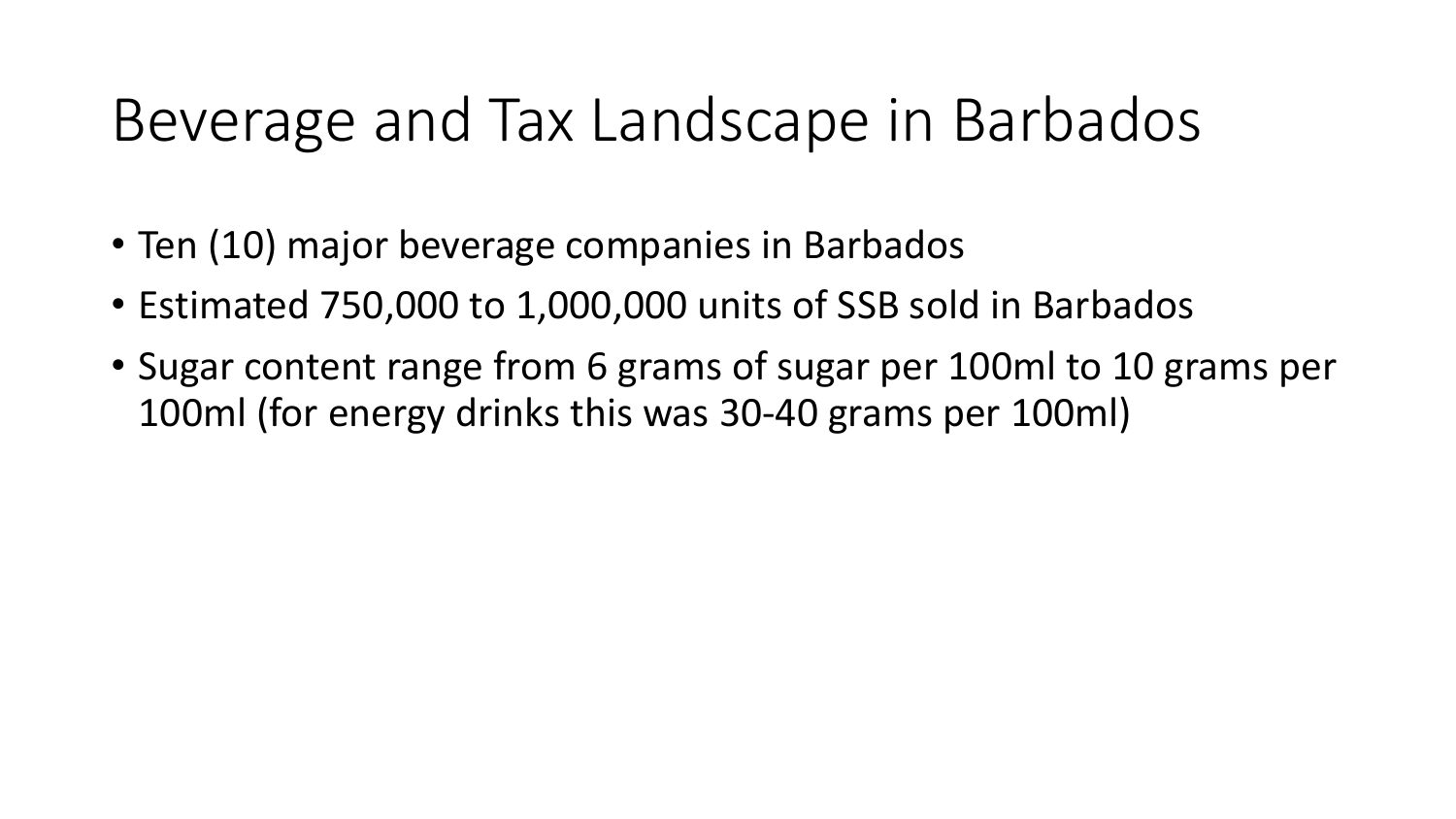**Table 5: Number of Studies Identifying Health Impacts by Tax Rate and Product** 

| <b>Tax Rate &amp; Product</b>        | <b>Number of studies</b><br>that have found a<br>positive impact | Number of studies that<br>found no or negative<br>impact |
|--------------------------------------|------------------------------------------------------------------|----------------------------------------------------------|
|                                      |                                                                  |                                                          |
| Tax rate of $\leq$ 20% on SSB        | $\mathfrak{Z}$                                                   |                                                          |
| Tax rate of $20\%$ + on SSBs         | 8                                                                |                                                          |
| Tax rate of $20\%$ on food products  | $\overline{4}$                                                   | $\mathcal{E}$                                            |
| Tax rate of $20%$ + on food products | $\overline{3}$                                                   |                                                          |
| Total                                | 18                                                               |                                                          |

Source: (Wright, Smith, & Hellowell, 2017)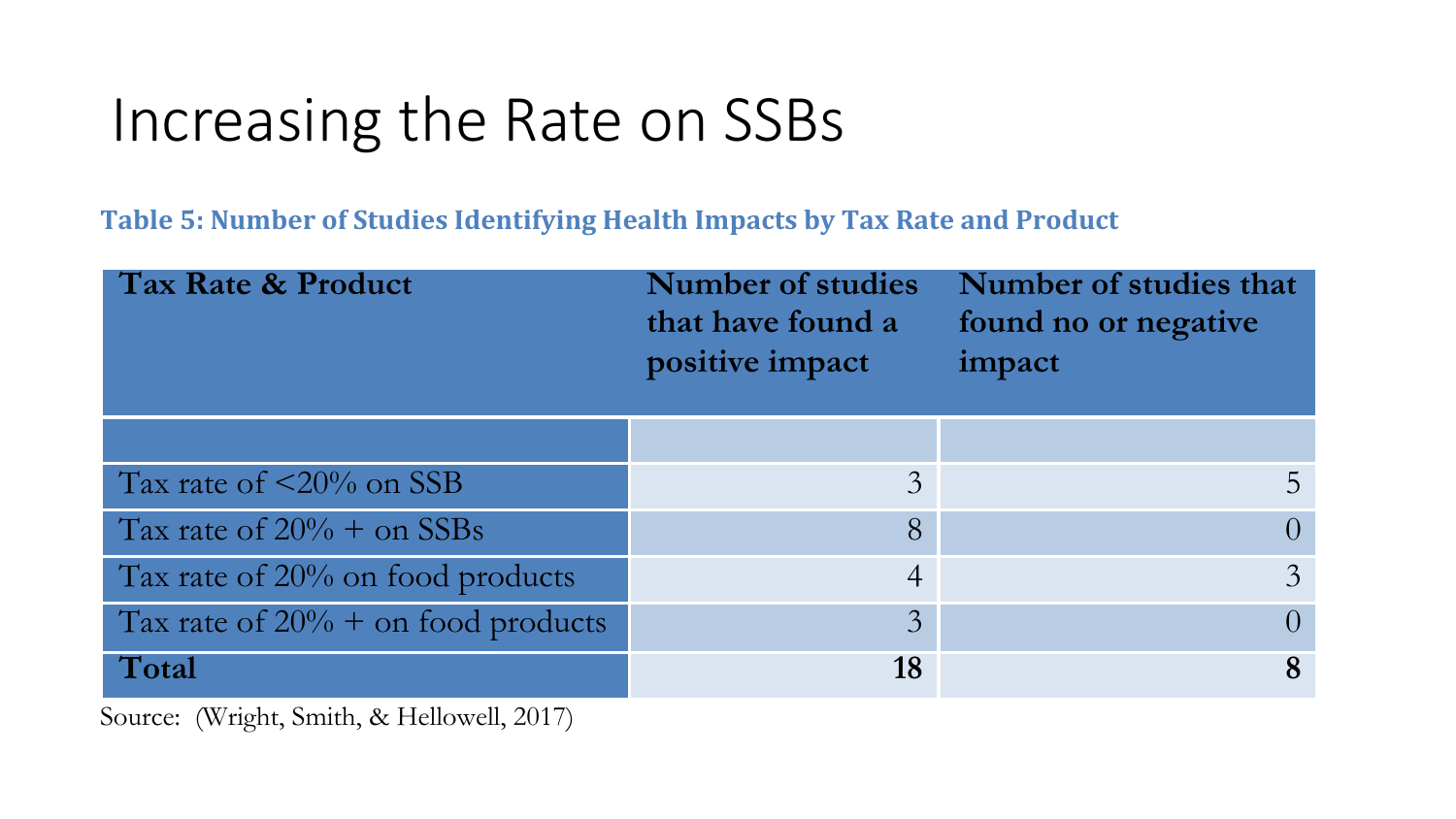# Impact of the Tax on SSBs in Barbados

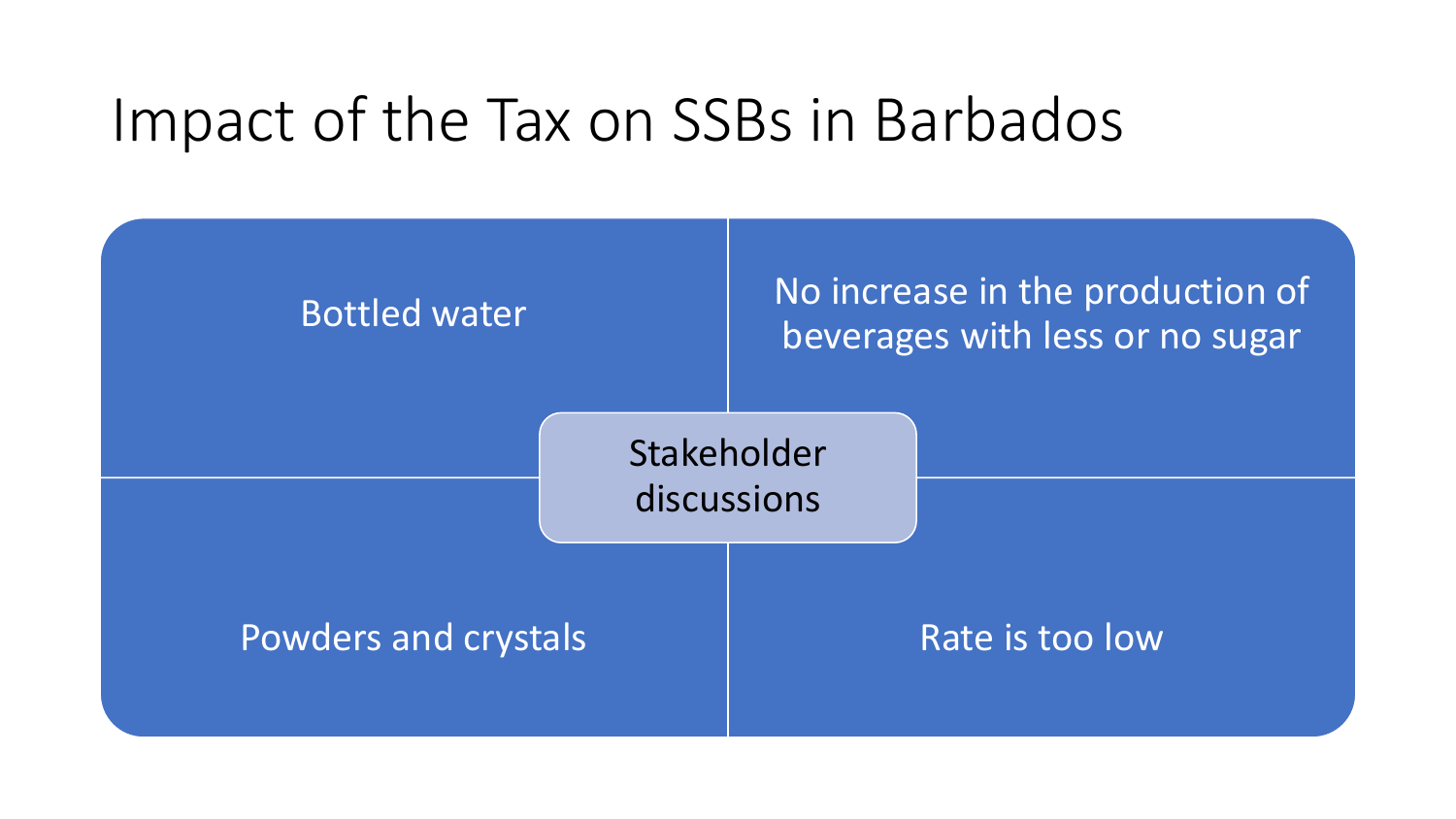- Increasing the tax on SSBs does reduce consumption
- At relatively high levels consumption falls significantly

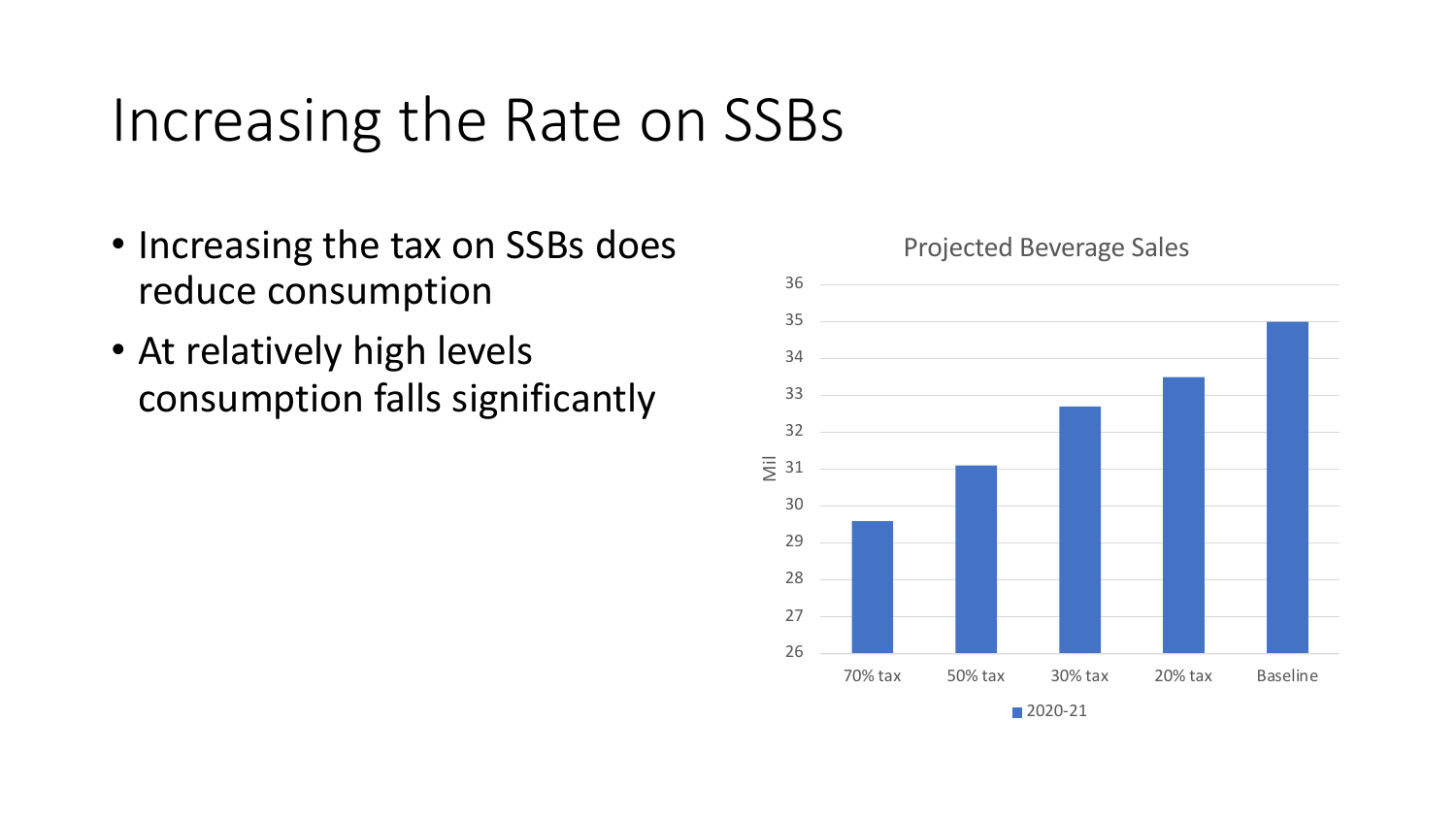| <b>Recommendation</b>                                         | <b>Pros</b>                                                                                                                                                                                                                         | <b>Cons</b>                                                                                                                    |
|---------------------------------------------------------------|-------------------------------------------------------------------------------------------------------------------------------------------------------------------------------------------------------------------------------------|--------------------------------------------------------------------------------------------------------------------------------|
| Increase in tax on<br>sugar-sweetened<br>beverages to between | Result in a significant reduction Elasticity of demand is<br>in the consumption of SSBs                                                                                                                                             | relatively low                                                                                                                 |
| <b>20 and 50%</b>                                             | Lead to lower health care costs Might be viewed as just<br>related to non-communicable<br>diseases<br>Acts as an effective signal<br>regarding the negative effects<br>of SSBs<br>Significant increase in tax<br>revenues collected | another tax rather than a tax<br>aimed at enhancing health<br>outcome<br>The tax does not make<br>healthy foods less expensive |
| <b>Tiered structure of the</b><br><b>SSB Tax</b>              | Products with less added sugar Products with added sugar<br>would be taxed at a lower rate would still be consumed,<br>Would encourage producers to<br>develop products with less<br>added sugar                                    | albeit at a lower rate                                                                                                         |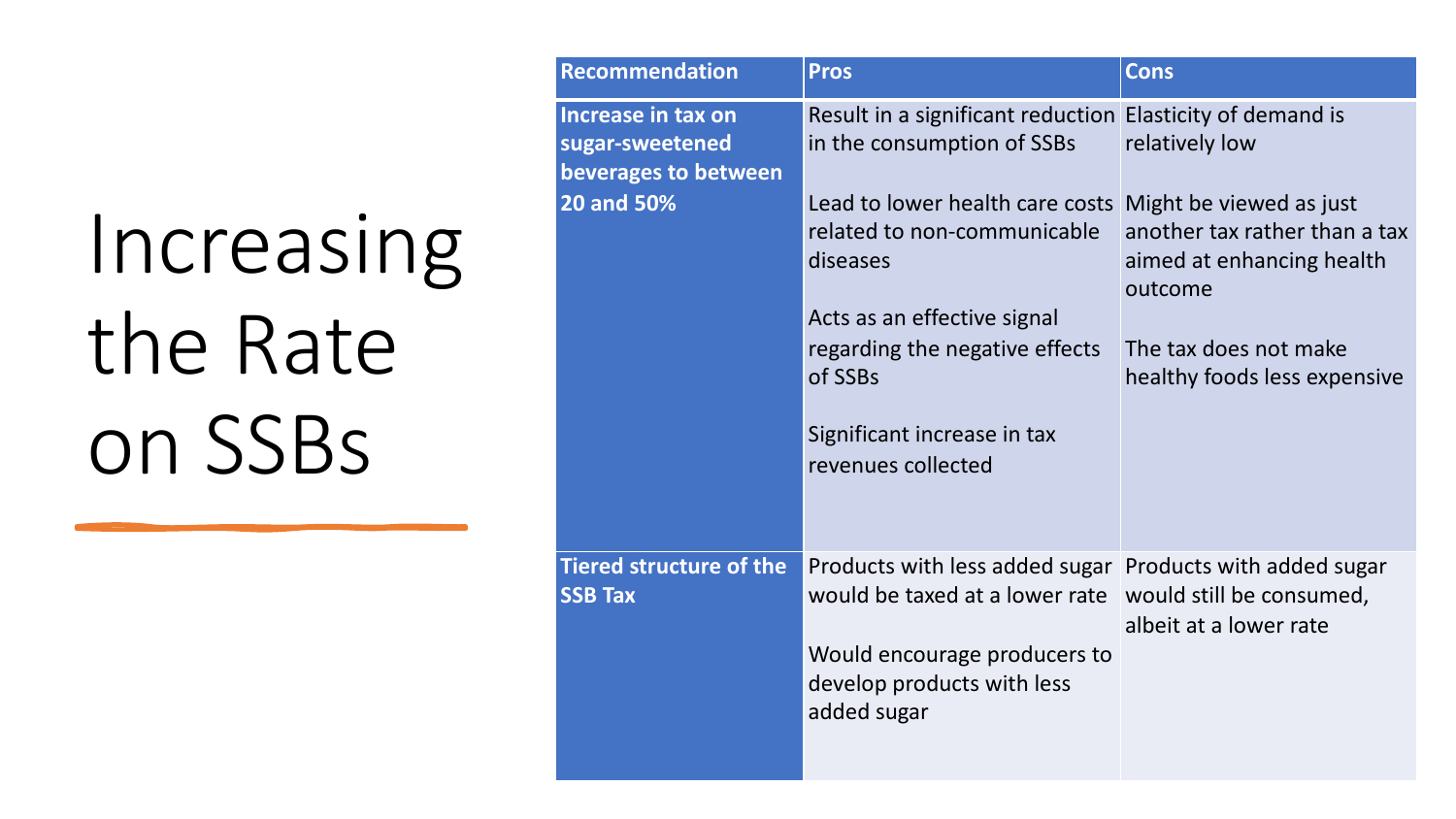| Recommendation                                                                                                       | <b>Pros</b>                                                                                                          | <b>Cons</b>                                                                              |
|----------------------------------------------------------------------------------------------------------------------|----------------------------------------------------------------------------------------------------------------------|------------------------------------------------------------------------------------------|
| Drink mixes, syrups and<br>flavoured crystals should the current SSB tax<br>also be subject to the<br><b>SSB tax</b> | Address a loophole in<br><b>Prevents persons</b><br>substituting SSBs for<br>syrups, mixes and<br>flavoured crystals | Finding the appropriate<br>rate since the sugar<br>content depends on<br>consumer tastes |